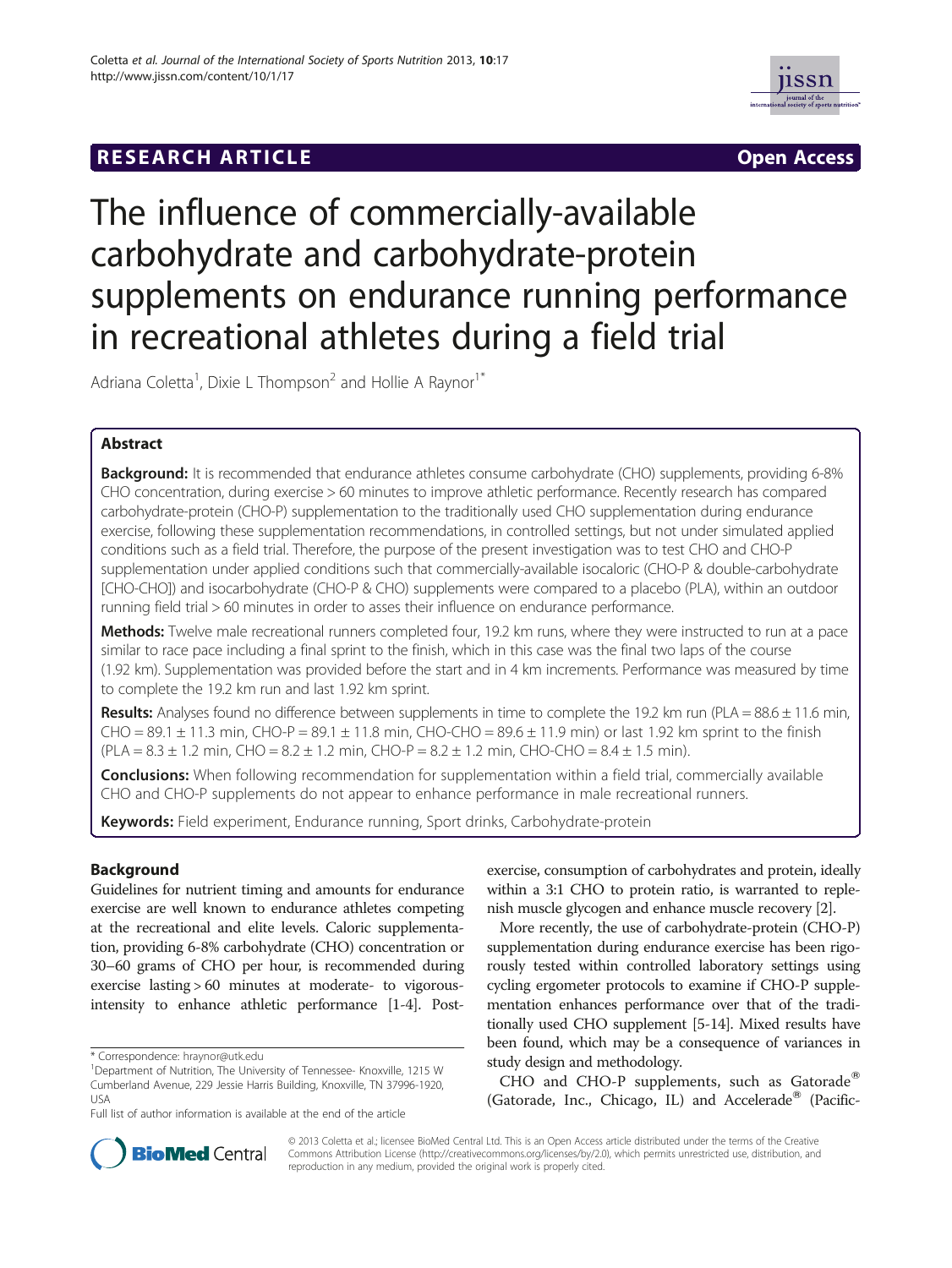Health Laboratories, Inc; Woodbridge, NJ) respectively, are commonly available to recreational athletes and are marketed with the premise of enhancing athletic performance. Thus, it is important to compare commercially-available supplements within trials more closely representing applied field use, as opposed to controlled laboratory settings in recreational athletes to evaluate their ability to enhance performance. Two studies have compared commerciallyavailable CHO supplements to PLA in competitive runners within a field experiment [[15,16\]](#page-6-0). Both studies found no significant difference in endurance running performance between CHO supplementation and PLA [\[15,16](#page-6-0)]. Only one investigation has compared commercially-available CHO and CHO-P supplements to a PLA on endurance performance in competitive cyclists and found no differences in performance when comparing CHO, CHO-P, and PLA [[17](#page-6-0)]. However, this investigation was conducted within a controlled laboratory setting using a cycling ergometer protocol [\[17\]](#page-6-0). To date, no investigation has tested commercially-available CHO and CHO-P supplements within a field experiment in recreational athletes. Therefore, the purpose of the present investigation was to assess the influence of commercially-available CHO and CHO-P supplements on endurance performance, while simulating real-life endurance running conditions in recreational athletes.

## Methods

## Study design

This study used a randomized, latin-square  $(4 \times 4)$ , crossover, placebo-controlled design [Table 1]. Order of supplementation was the between-subject factor and type of supplementation (PLA, CHO, CHO-CHO, and CHO-P) was the within-subject factor. The primary dependent variables were the time to complete the last 1.92 km sprint to the finish and the 19.2 km run. The study was registered at ClinicalTrials (NCT00972387), a registry of clinical studies conducted in the U.S.

## Participants

Twelve male recreational runners were recruited from both the University of Tennessee campus and a local running club. Eligibility criteria included: males; 18–55 years old; engaged in runs  $45-90+$  minutes  $\geq 4$  days/week for

|  |  |  | Table 1 4 x 4 Latin square design |  |
|--|--|--|-----------------------------------|--|
|  |  |  |                                   |  |

|                      |  | Trial order 1 Trial order 2 Trial order 3 Trial order 4 |         |         |  |  |  |
|----------------------|--|---------------------------------------------------------|---------|---------|--|--|--|
| Time Trial 1 CHO     |  | CHO-P                                                   | CHO-CHO | PI A    |  |  |  |
| Time Trial 2 CHO-P   |  | CHO-CHO                                                 | PI A    | CHO.    |  |  |  |
| Time Trial 3 CHO-CHO |  | PI A                                                    | CHO.    | CHO-P   |  |  |  |
| Time Trial 4 PLA     |  | CHO                                                     | CHO-P   | CHO-CHO |  |  |  |

\*Note. CHO = Carbohydrate; CHO-P = Carbohydrate-Protein; CHO-CHO = Double Carbohydrate; PLA = Placebo.

the previous 4 weeks and  $\geq 16$  km for 2–4 occasions/ month; body mass index (BMI) 18.50-24.99 kg/m<sup>2</sup>; no allergies to products containing soy, milk, or aspartame; and no history of heart conditions, and/or recently experienced shortness of breath, chest pain, bone, or joint problems during running or daily activities. Thirty-eight individuals expressed interest in participating and were phone-screened for eligibility. Of the 38 individuals screened, 21 did not meet eligibility: 7 had a time commitment conflict, 6 had reported BMI  $\geq$  25 kg/m<sup>2</sup>, 5 were no longer interested in participating after learning more about the study, 2 had transportation conflicts, and 1 had a food allergy. Three participants were eligible, but did not participate as they were unable to be contacted following the screening. Thus, from the 38 individuals that were phone-screened, informed consent was collected from 17 participants. Of these 17 consented participants, 5 withdrew from the study: 3 had a time conflict and 2 experienced athletic injuries unrelated to the study. Twelve participants completed the study.

Prior to taking part in the study, participants signed an informed consent form, approved by the University of Tennessee- Knoxville Institutional Review Board.

## Sample size

Sample size calculations presumed 2-sided hypothesis testing, with type one error rate (alpha) = 0.05. Calculations were based on effect sizes reported in the only investigation to date to compare isocaloric and isocarbohydrate supplements to a PLA [[13](#page-6-0)]. To reject with 80% power the null hypothesis versus the alternative that supplement difference is  $d \geq 3.90$  (cohen's d effect size) exhibiting greater endurance performance for caloric supplements versus PLA, 8 males were needed [\[13](#page-6-0)]. To reject with 80% power the null hypothesis versus the alternative that the supplement difference is  $d \ge 1.84$  (cohen's d effect size) exhibiting greater endurance performance for isocaloric supplements versus CHO, 12 males were needed [\[13](#page-6-0)].

#### Supplements

The supplements used in the present investigation were commercially available in order to increase the external validity of the findings. The PLA used was Crystal  $Light^{\omega}$  (Kraft Food, Inc.). The use of an artificially sweetened placebo is consistent with previous placebocontrolled research [[6,7,13,14\]](#page-6-0). The CHO supplement was Gatorade<sup>®</sup> (Gatorade, Inc., Chicago, IL), and the  $CHO-P$  supplement was Accelerade® (PacificHealth Laboratories, Inc; Woodbridge, NJ). Both the CHO and CHO-P supplements were matched in carbohydrate content (isocarbohydrate) and so a third caloric supplement, double carbohydrate (CHO-CHO) supplement, was tested in order to match the CHO-P supplement in calories (isocaloric). The CHO-CHO supplement was made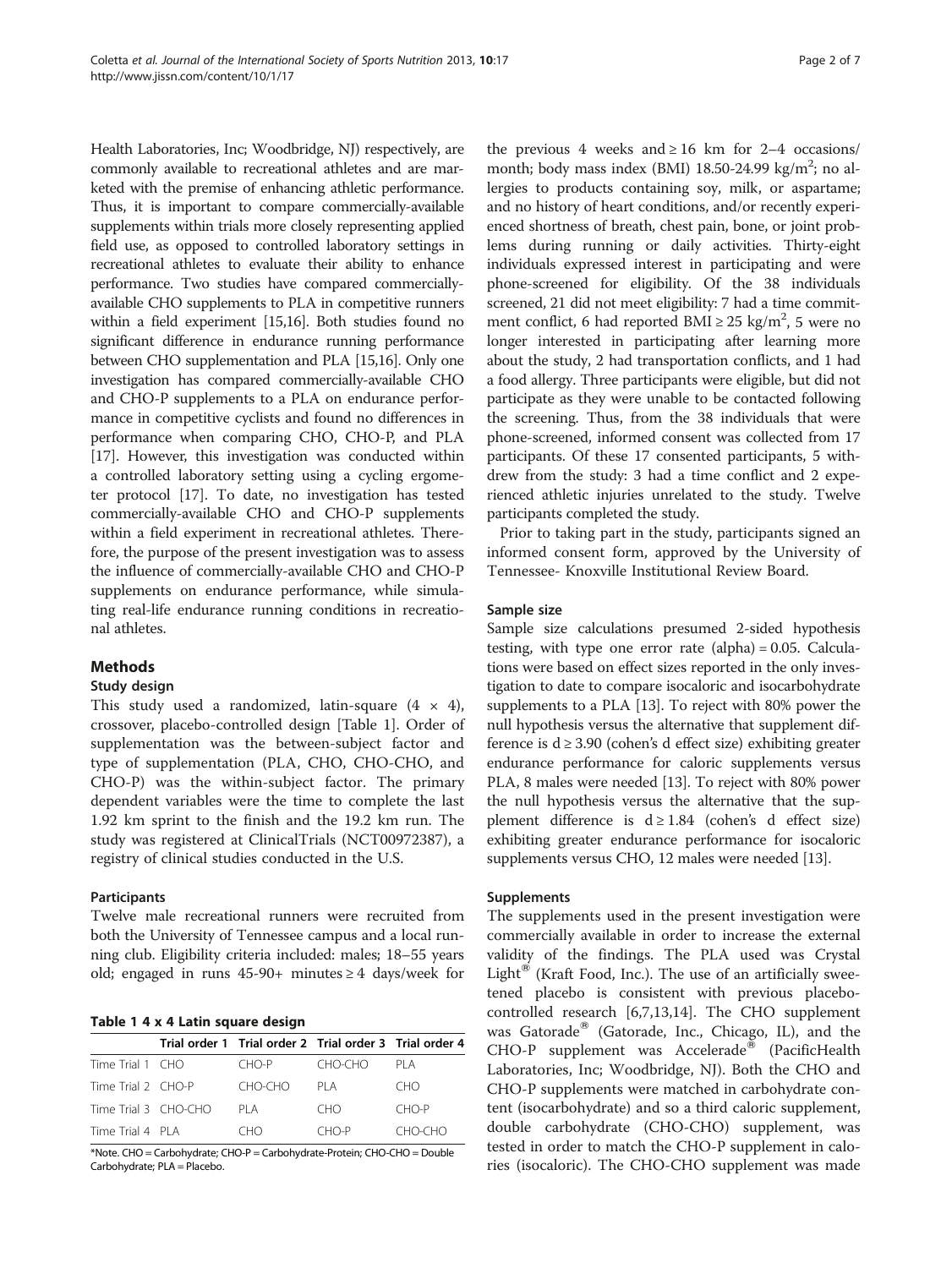from Gatorade® (Gatorade, Inc., Chicago, IL). The purpose of testing isocaloric and isocarbohydrate supplements was to observe if any previously examined performance benefits from CHO-P supplementation was attributed to the presence of protein or additional calories per serving in the CHO-P supplement compared to the traditionally used CHO supplement.

All supplements were in the powder form and were mixed with water in a blender to ensure uniform viscosity and mouth-feel. Supplements also consisted of the same color and flavor (fruit punch). All drinks were made following manufacturer instructions. Both the CHO and CHO-P supplements were matched with 6% CHO concentration but varied in total calories per serving, 25 kcal vs. 40 kcal respectively. The CHO-P supplement also included 1.4% protein concentration. The CHO-CHO supplement matched the CHO-P supplement in total calories per serving, 40 kcal, and consisted of 9% CHO concentration.

## Procedures & measures

Before the initial session, participants were emailed standard pre-test protocols to follow for body composition and  $VO<sub>2</sub>max$  tests to ensure measurements were accurate. At the start of the initial session, informed consent, approved by The University of Tennessee Institutional Review Board, was reviewed and signed. Height was recorded to the nearest centimeter using a stadiometer (Sunbeam Products Inc, Boca Raton, FL). Weight was recorded to the nearest 0.2 kg using the electronic scale associated with the BOD POD (COSMED USA Inc., Concord, CA). Body composition was measured via whole body air-displacement plethysmography technique with the BOD POD. Participants were dressed in standard BOD POD protocol attire while measurement was conducted.

Next, participants completed a treadmill  $VO<sub>2</sub>max$  test. Running speed was self-selected and remained constant throughout the test. The test began at 0% grade and increased 1% in one-minute increments until the participant reached volitional exhaustion. Body composition and  $VO<sub>2</sub>$ max tests were conducted to describe participant characteristics.

Following the treadmill test, the first run was scheduled no more than one week after the initial session and participants were provided a 24-hour diet/exercise record to record all caloric food/beverage intake and aerobic exercise during the 24 hours before the run. Participants were instructed to keep diet and aerobic exercise consistent before all runs in order to minimize variances in glycogen status and physical condition among trials. All trials were scheduled 7–10 days apart.

At each run, participants submitted the diet/exercise record. Based upon the initial diet record presented at the first trial, participants received a diet prescription for the 24 hours before the remaining trials (derived from the quantified serving sizes in the Diabetes Exchange System) and a copy of their original food record as an example. To compare the previous 24-hour dietary intake and the last meal consumed prior to each run between the sessions, total calories and percent calories from each macronutrient were analyzed using the NDS-R computer diet analysis program version 2008 (NCC, University if Minnesota, Minneapolis, MN). Glycogen status was estimated based on guidelines stating 8–12 hour time period without consuming calories results in significant depletion of glycogen stores [[18](#page-6-0)]. Since all participants consumed calories within eight hours before any run, no participant was considered glycogendepleted. In addition, an aerobic exercise prescription for the 24 hours before the remaining trials was provided. This prescription was based upon the initial aerobic exercise record presented at the first trial, and participants were given a prescription of +/− 30-minute variance from the amount of aerobic exercise conducted in the 24 hours prior to the first run. No trials were rescheduled due to participant noncompliance with exercise prescription.

Before each run, diet/exercise records were reviewed and weather conditions measured on site (temperature, humidity level, average wind speed [Ambient Weather, Chandler, AZ]). All running trials were conducted on a somewhat isolated, outdoor, paved, closed running trail surrounding a lake, with one  $lap = 0.96$  km. As in Burke and colleagues investigation (2005), the course location was selected to help with controlling wind and other weather conditions [\[15\]](#page-6-0). For each trial, participants were instructed to run with intensity similar to race pace, providing an all-out sprint for the last two laps, 1.92 km, in order to simulate the final kick typically used within training and competition. Exercise intensity was assessed using Borg 10-point scale of perceived exertion (RPE) [[19\]](#page-6-0) at the mid-point and finish, and heart rate (HR) at the start of the run, start of the last two laps, and finish via downloadable Polar s625x HR monitor (Polar Electro Inc., Lake Success, NY). Total time was measured via Timex IronMan<sup>®</sup> stopwatch (TIMEX Group USA Inc., Middlebury, CT); at the start of the last two laps, time elapsed was recorded and the difference between this start-time and finish-time of the run was calculated to determine time for 1.92 km.

Supplementation was administered in 120 ml servings 5 minutes before the start, and every 4 km throughout the run (600 ml total). Supplements were provided in 177 ml plastic cups. Before the start of a run, participants consumed the entire contents of a cup in front of the investigator. Supplementation during the run emulated water stations used in marathons. Participants were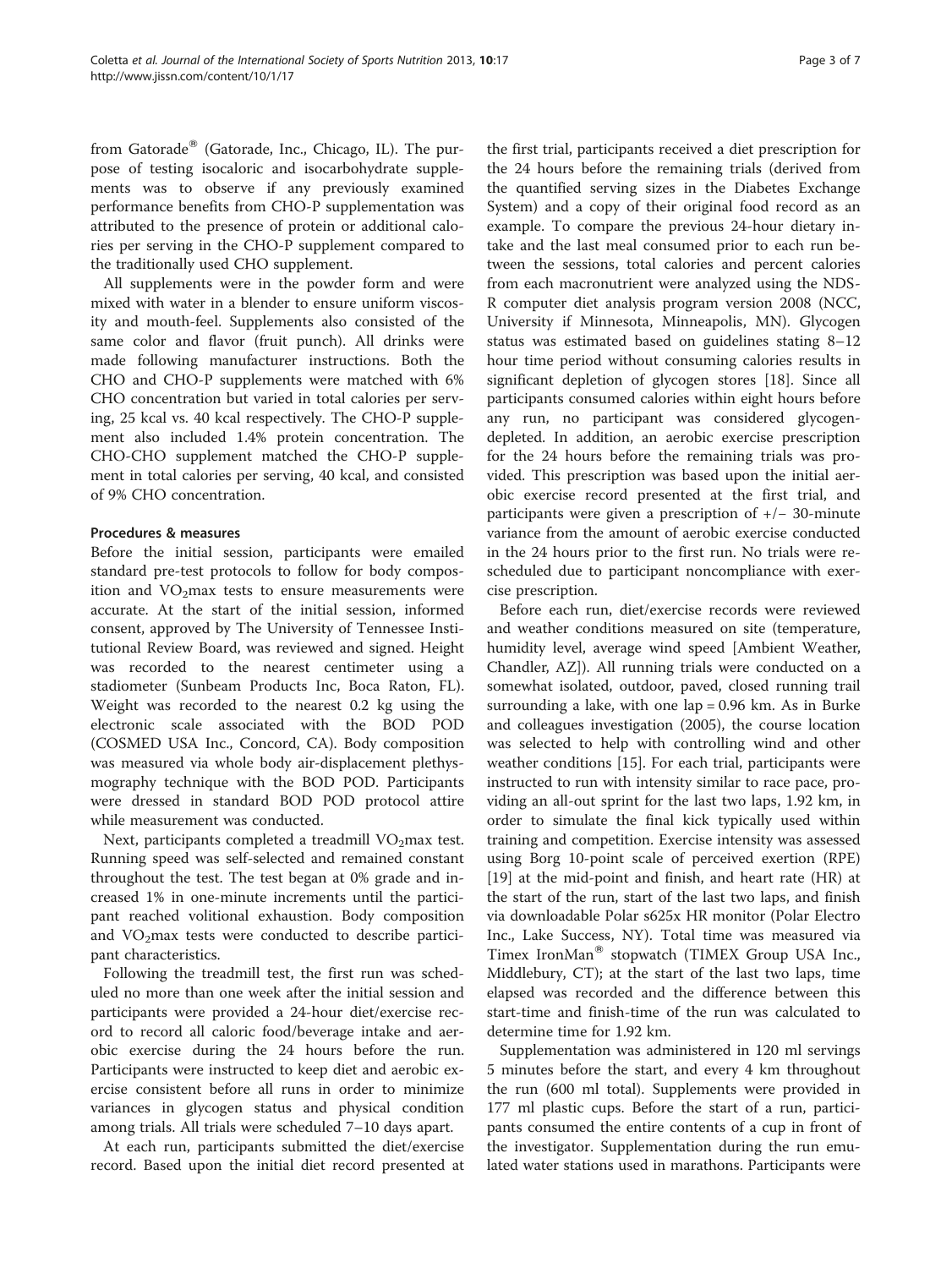instructed to consume the entire contents of the cup within a marked distance of 160 meters from drinking station. This distance was in view of the investigator so consumption of the supplement could be verified. Supplementation was not administered at the finish; however, participants were allowed water ad libitum.

#### Statistical analyses

Baseline characteristics were analyzed using one-way analysis of variance (ANOVA), with supplementation order group as the between-subject factor. Mixed-factor ANOVAs were used for analyses of diet (energy and percent energy from macronutrients consumed in the previous 24-hours and in the meal prior to each run), minutes since last eaten prior to the trial, exercise, and weather conditions, with supplementation order as between-subject factor and supplement type (PLA, CHO, CHO-CHO, and CHO-P) as within-subject factor. For analyses of exercise intensity, mixed-factor ANOVAs were used, with a between-subject variable of supplementation order and within-subject variables of supplement type and time (RPE: mid-point, finish; HR: start, start of last two laps, finish).

A significant difference was found between supplementtype for percent calories from protein (% kcals PRO) consumed in the previous 24 hours. To control for this difference, a regression analysis was conducted on the primary dependent variable, time to complete the 19.2 km run, using % kcals PRO as the independent variable. Additionally, for the analyses on the last 1.92 km, along with controlling for % kcals PRO, time to complete the previous portion of the 19.2 km was controlled, thus a regression analysis was conducted on the primary dependent variable of time to complete the last 1.92 km, using % kcals PRO and time to complete the previous portion of the 19.2 km as the independent variables. Four sets of residualized values, one for each supplement type, were used in mixed-factor ANOVAs, with supplementation order used as the between-subject variable and supplement type as the within-subject variables, to analyze time to complete the 19.2 km run and the last 1.92 km. Probability levels were based on the Greenhouse-Geisser test to control for sphericity in the mixed-factor ANOVAs. Post hoc comparisons with Bonferroni corrections were used for significant outcomes. Data were analyzed using SPSS statistical software, version 18.0 (Chicago, IL), with alpha set *a priori* at  $P < 0.05$ . For each caloric supplement during the 19.2 km time trial (TT) and final 1.92 km of the course, effect size was reported, Cohen's d, and calculated using G Power [\[20\]](#page-6-0).

## Results

No significant differences existed between supplementation order in participant demographics, anthropometrics, and  $VO<sub>2</sub>max$  values [Table [2\]](#page-4-0). All participants were

Caucasian, aged  $32.4 \pm 9.5$  years, had a BMI of  $22.7 \pm$ 1.5 kg/m<sup>2</sup>, and average body composition of  $11.2 \pm 5.8\%$ body fat.  $VO<sub>2</sub>max$  averaged  $59.7 \pm 7.5$  mL/kg/min.

No significant differences were found for total energy  $(2372 \pm 739 \text{ kcals})$  and % kcals CHO  $(50.2 \pm 13.5\%)$  or % kcals fat  $(31.2 \pm 14.2\%)$  consumed in the 24 hours prior to each supplement session. No significant differences were found for total energy  $(366 \pm 226 \text{ kcals})$  and % kcals CHO  $(57.9 \pm 21.2\%)$ , % kcals fat  $(27.1 \pm 16.0\%)$ , and % kcals PRO  $(15.0 \pm 8.5\%)$  in the meal consumed in the 24 hours prior to each supplement session. A significant main effect of supplement was found for % kcals PRO  $(F(3,24) = 4.08, p < 0.05)$ , such that % kcals PRO consumed before the CHO-CHO supplement was significantly greater than % kcals PRO consumed before the CHO-P supplement  $(19.2 \pm 9.3\% \text{ vs. } 16.1 \pm 12.5\%$ , p = 0.042). No significant difference was found for minutes since last meal consumed prior to each supplemental session  $(133.8 \pm 133.4 \text{ minutes})$ . No significant differences were found for amount of aerobic exercise occurring in the 24 hours prior to each supplemental session  $(53.3 \pm 67.9 \text{ min})$ . Environmental factors (temperature  $[11.9 \pm 7.2 \degree C]$ ; percent relative humidity  $[57.8 \pm 12.5\%]$ ; and wind speed  $[0.6 \pm 0.5 \text{ mph}]$ ) were not significantly different between supplemental sessions.

A main effect of time was found for RPE and HR (p < 0.001). RPE and HR increased at all points measured  $(4.7 \pm 0.7; 9.7 \pm 0.9, F(1,24) = 395.49; 84.4 \pm 14.5$  bpm,  $166.0 \pm 8.3$  bpm,  $178.8 \pm 7.4$  bpm,  $F(2,48) = 581.08$ . No significant differences in time to complete the run  $(PLA = 88.6 \pm 11.6 \text{ min}; \text{CHO} = 89.1 \pm 11.3 \text{ min};$  $CHO-P = 89.1 \pm 11.8 \text{ min}$ ;  $CHO-CHO = 89.6 \pm 11.9 \text{ min}$ (Figure [1](#page-4-0)), or sprint to finish  $(PLA = 8.3 \pm 1.2 \text{ min};$  $CHO = 8.2 \pm 1.2 \text{ min}; \quad CHO-P = 8.2 \pm 1.0 \text{ min}; \quad CHO-P = 8.2 \pm 1.0 \text{ min}; \quad CHO-P = 8.2 \pm 1.0 \text{ min}; \quad CHO-P = 8.2 \pm 1.0 \text{ min}; \quad CHO-P = 8.2 \pm 1.0 \text{ min}; \quad CHO-P = 8.2 \pm 1.0 \text{ min}; \quad CHO-P = 8.2 \pm 1.0 \text{ min}; \quad CHO-P = 8.2 \pm 1.0 \text{ min}; \quad CHO-P = 8.2 \pm 1.0 \text{ min}; \quad CHO-P = 8.2 \pm 1$  $CHO = 8.4 \pm 1.5$  min) (Figure [2\)](#page-5-0) was found among supplemental session. The effect size between any of the supplements and PLA on endurance performance was very small  $(d = 0.1)$ . Effect size between PLA and CHO, CHO-P, and CHO-CHO supplements during the 19.2 km run, favoring PLA, was 0.06, 0.059, 0.1, respectively. In addition, for the last 1.92 km of the course, the effect size between PLA and CHO and PLA and CHO-P, favoring the caloric supplements, was 0.08; effect size between PLA and CHO-CHO, favoring the PLA, was 0.07.

## Discussion

The use of CHO-P supplementation during exercise, as opposed to CHO supplementation, is a rising trend among endurance athletes. Previous research has found mixed outcomes regarding CHO-P supplementation and endurance performance enhancement, with all investigations conducted within controlled laboratory settings [[5-14\]](#page-6-0). No investigations testing CHO-P supplementation has been conducted within a field trial under applied, real-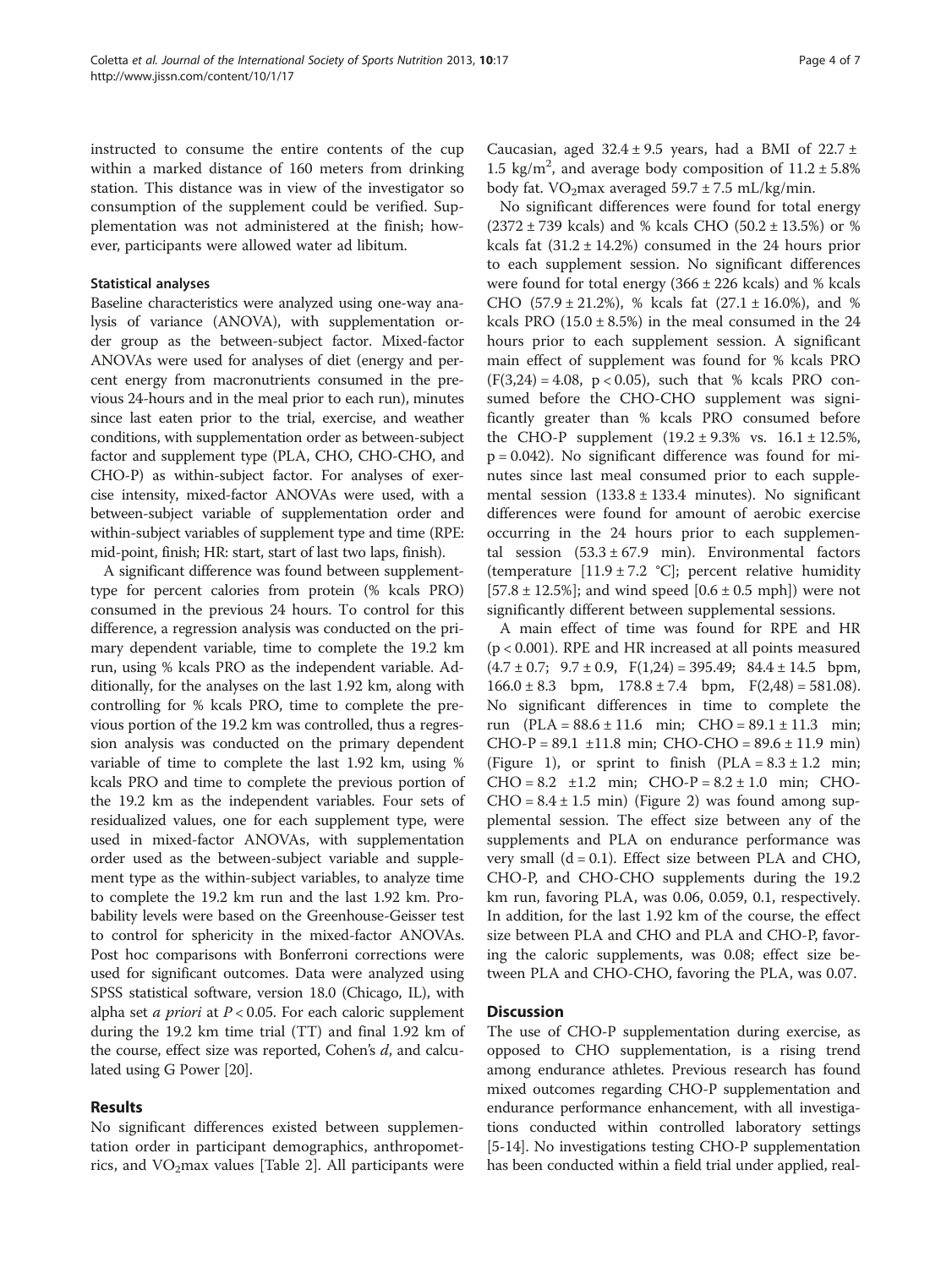|                                             | Trial order 1   | Trial order 2   | Trial order 3   | Trial order 4   |  |
|---------------------------------------------|-----------------|-----------------|-----------------|-----------------|--|
|                                             | $n = 3$         | $n = 3$         | $n = 3$         | $n = 3$         |  |
| Age (years) $p = 0.123$                     | $26.6 \pm 4.0$  | $26.6 \pm 1.1$  | $34.0 \pm 14.0$ | $42.3 \pm 6.4$  |  |
| Height (cm) $p = 0.184$                     | $172.2 \pm 4.3$ | $179.3 \pm 8.4$ | $168.4 \pm 8.9$ | $179.3 \pm 0.5$ |  |
| Weight (kg) $p = 0.173$                     | $66.8 \pm 2.8$  | $70.5 + 13.0$   | $62.4 \pm 7.8$  | $77.9 \pm 1.1$  |  |
| BMI (kg/m <sup>2</sup> ) $p = 0.289$        | $22.7 + 1.8$    | $71.9 + 7.7$    | $22.0 + 0.8$    | $74.7 + 0.7$    |  |
| %FFM $p = 0.693$                            | $89.7 + 7.6$    | $90.8 \pm 3.1$  | $89.4 \pm 0.8$  | $85.0 + 9.4$    |  |
| %BF $p = 0.706$                             | $10.3 \pm 7.6$  | $9.2 \pm 3.1$   | $10.6 \pm 0.8$  | $14.9 + 9.4$    |  |
| VO <sub>2</sub> max (mL/kg/min) $p = 0.673$ | $62.0 \pm 7.3$  | $61.0 \pm 6.1$  | $61.1 \pm 10.7$ | $54.6 \pm 7.3$  |  |

<span id="page-4-0"></span>Table 2 Demographic, anthropometric and  $VO<sub>2</sub>$ max measurements (M  $\pm$  SD)

\*Note. kg/m2 = Kilograms per Meters Squared; %FFM = Percent Fat Free Mass; %BF = Percent Body Fat; mL/kg/min = Millileters per Kilogram per Minute.

life conditions; therefore, the purpose of the present investigation was to assess the influence of commerciallyavailable CHO and CHO-P supplements on endurance running performance within a field setting in order to elicit more practical outcomes for the recreational athlete. Outcomes indicated that there was no difference in athletic performance between commercially-available CHO and CHO-P supplementation during an endurance run while following recommendations for supplementation. This investigation also found that caloric supplementation did not enhance performance above that of the artificially sweetened PLA.

Considering the nature and conditions of the present investigation, it is important to note the strengths in relation to external validity. In this investigation, supplements were compared within trials using an outdoor course that more closely approximated real-life competitive conditions. Additionally, commercially-available supplements were tested,

and supplement volume and administration protocol mimicked refueling stations during road races. A glycogendepleting protocol was not used prior to testing any of the supplements since this is not typical practice of an endurance runner prior to training and competition.

The few running field experiments testing commerciallyavailable CHO supplements against PLA, have also found no effect of supplementation on endurance performance [[15,16\]](#page-6-0). Similar to the present investigation, both investigations conducted trials on an outdoor paved running trail using similar distances for the running trials (18 km [[16](#page-6-0)] vs 20.9 km [\[15\]](#page-6-0) vs 19.2 km in the present investigation) which resulted in an exercise bout > 60 minutes, controlled for weather conditions and dietary factors, excluded use of a glycogen-depleting protocol prior to supplement testing, provided commercially available supplements in a similar serving size (150 ml vs 120 ml in the present investiation), and administered supplements mimicking real-life con-

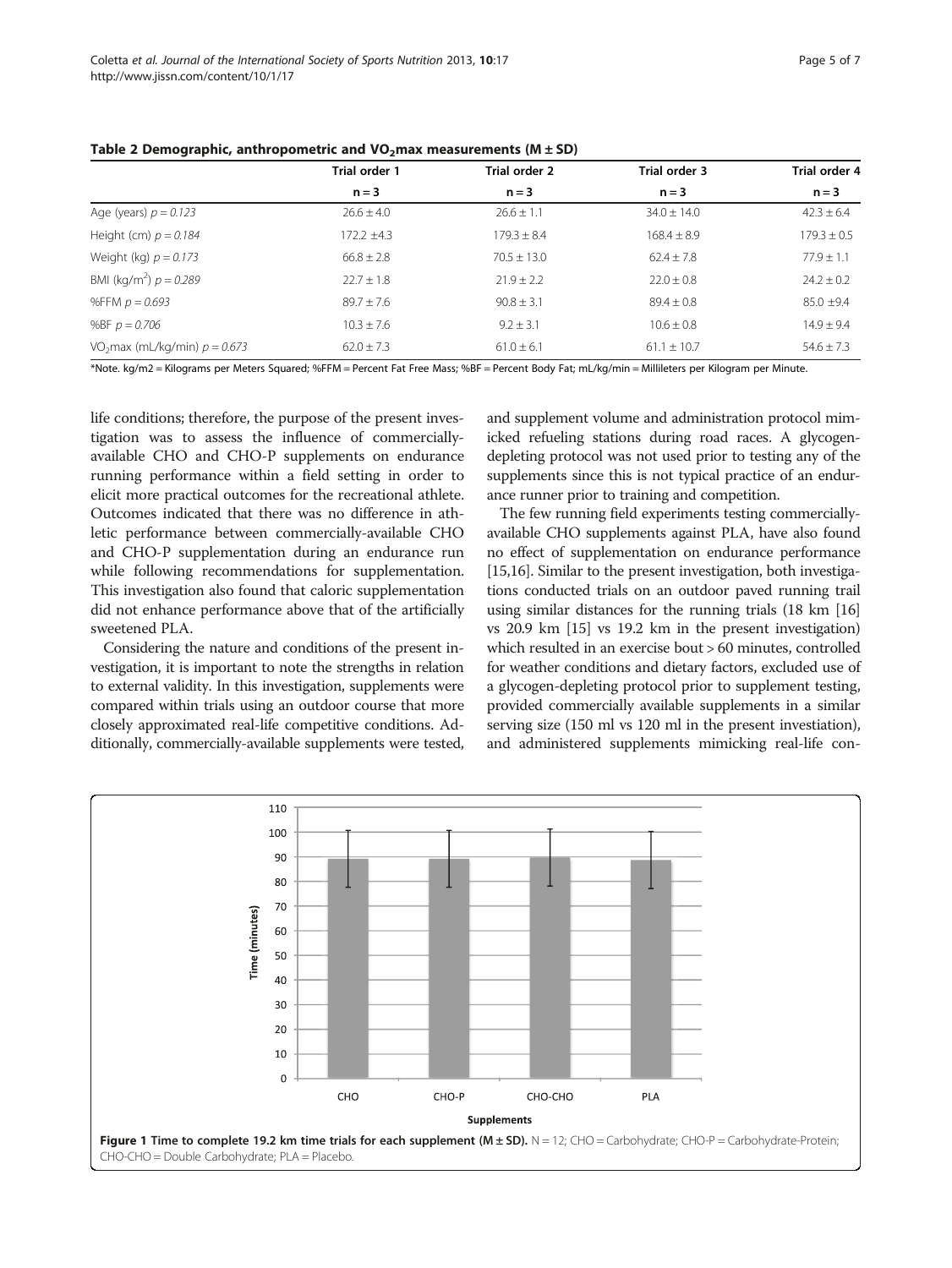<span id="page-5-0"></span>

ditions (i.e.- water stations as used in a marathon). Based on similarities in methodology and findings among previous running field trials and the present investigation, one may infer that caloric supplementaiton during endurance running may not enhance endurance performance over that of a PLA during runs around 18–20 km in length.

Furthermore, there are two methods commonly used when assessing endurance performance, time trial (TT) and time to exhaustion (TTE). The methodology used in the present investigation and aforementioned field experiments [[15,16](#page-6-0)] most closely resembles TT. Within the TT method, participants exercise for a set period of time or distance. Within TTE, participants are instructed to either cycle at a consistent intensity level,  $\geq 65\%$  VO<sub>2</sub>max, until complete fatigue, or cycle at varying intensity levels and at the final level continue until fatigue. When comparing methodologies, the TT method has shown to be more reliable in comparison to TTE such that the calculated coefficient of variance for TTE among several studies has shown to range from 5.2-55.9% whereas as the TT method has demonstrated a variation of 1-5% [\[17\]](#page-6-0). Thus, it has been suggested that the TT method may be the best method for assessing endurance performance since it is the most reliable and reproducible of the two methods [[17](#page-6-0)]. Within the current investigation, given the close resemblance to the TT method and high external validity one may infer that results may be directly translated to use for the recreational endurance runner.

Along with this, supplements tested in the present investigation followed current guidelines for CHO supplementation during endurance exercise; thus one would have expected to exhibit a difference in athletic performance between all caloric supplementation and PLA. The previously aforementioned running field trials also

followed current guidelines for CHO supplementation. It is important to note the current recommendation for CHO supplementation is based on experiments conducted in controlled laboratory settings comparing CHO supplementation to water using cycling ergometer protocols [[21](#page-6-0)]. Therefore, findings from the present investigation and previous running field studies provide evidence to suggest that investigations conducted within a laboratory setting using a cycling ergometer protocol may not translate directly into field use and generalize to all modes of exercise.

Limitations of the present investigation include a fairly homogenous sample, self-reported diet and exercise prior to each session, and slightly different sources of CHO in the CHO-P vs. CHO and CHO-CHO supplements. To clarify outcomes, future research should compare CHO and CHO-P supplements to PLA in recreational athletes, within field settings, with varying modes of exercise (i.e.- cycling and running), using differing lengths of performance.

## Conclusions

Overall, results of the present investigation suggests no difference in endurance performance between commerciallyavailable CHO and CHO-P supplements in outdoor runs > 60 minutes at moderate- to vigorous-intensity for male recreational runners. Additionally, this supplementation did not enhance performance above that of PLA. As suggested by Burke and colleagues [\[15\]](#page-6-0), improvements in endurance performance > 60 minutes with CHO supplementation, or any caloric supplementation, warrants further investigation, particularly in regards to translating outcomes to applied use.